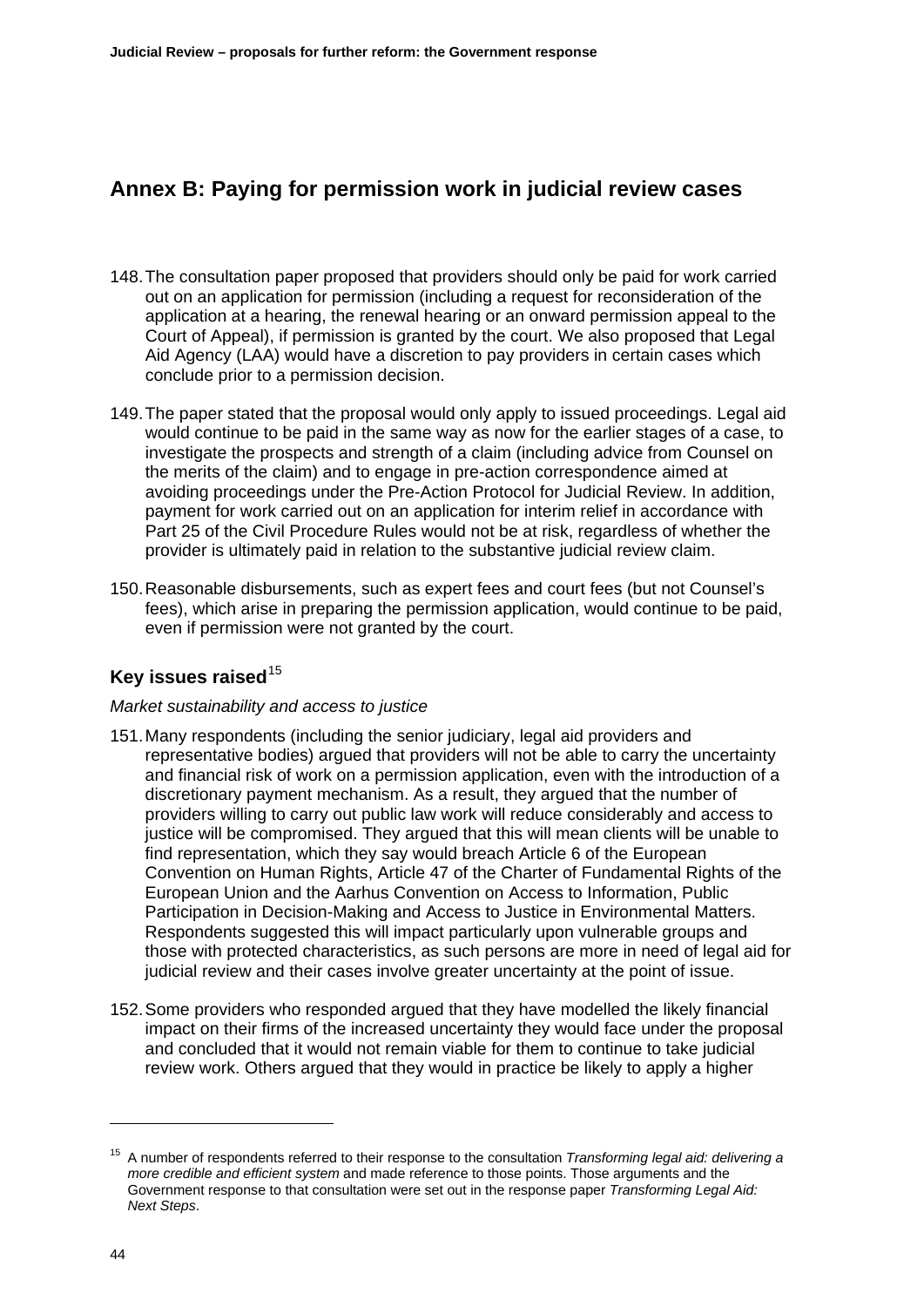merits test than exists in the Civil Legal Aid (Merits) Regulations 2013, and take on only the very strongest cases.

#### *Merits test*

153. Some respondents argued that the merits test is in place at which point the provider and the LAA already give consideration to the prospects of success so it is unnecessary to provide any greater incentive to the provider to give careful consideration to the strength of the case before issue. There was also concern at the LAA applying both the merits criteria and discretionary criteria. If the former have already been applied by the LAA at the outset, some respondents queried whether the LAA would be able to exercise a finely balanced judgement looking behind all the circumstances of the case at the end of the process.

#### *Other general issues on principle of proposal*

- 154. Some respondents argued that the proposal misunderstood the nature of judicial review and was disproportionate, in particular in cases which are refused permission but where there is substantive benefit to the client, and in cases which are meritorious but settle for a good reason such as the claim becoming academic through an external event.
- 155. Many respondents raised concerns that the proposal would impact heavily on the provider as a lot of preparation and work for the judicial review is frontloaded because of the need to pass the permission stage. They were also concerned that not only would the preparation of the permission application be at risk, but also that the proposal would extend to work on an oral renewal hearing and appeal; that on pursuing the other side for costs; and the work on a rolled up hearing.

## *LAA discretion and criteria*

- 156. Although respondents recognised that the proposed system of discretionary payment sought to address concerns raised with the original proposal, they argued that it is only a partial response and creates fresh uncertainty for providers. Many responses pointed to the Exceptional Funding scheme and low levels of grants seen following the introduction of LASPO, asserting that this suggests they could have little confidence in a system of discretionary payments for JR work determined by the LAA.
- 157. A number of responses suggested that the criteria should not be exhaustive because, first, an exhaustive list cannot cater for all the circumstances in which it might be appropriate to make payment, leading to potential injustice, and second, an exhaustive list would amount to unlawful fettering of discretion. Some respondents argued that it would not be constitutionally appropriate for the LAA to exercise discretion on behalf of the Lord Chancellor in cases in which the Lord Chancellor might also be the defendant.
- 158. Several respondents argued that the discretion would be an additional burden for both the LAA and the provider.
- 159. Many responses also argued that there should be a right of appeal against an LAA decision, arguing that review by an independent panel should form part of the proposal.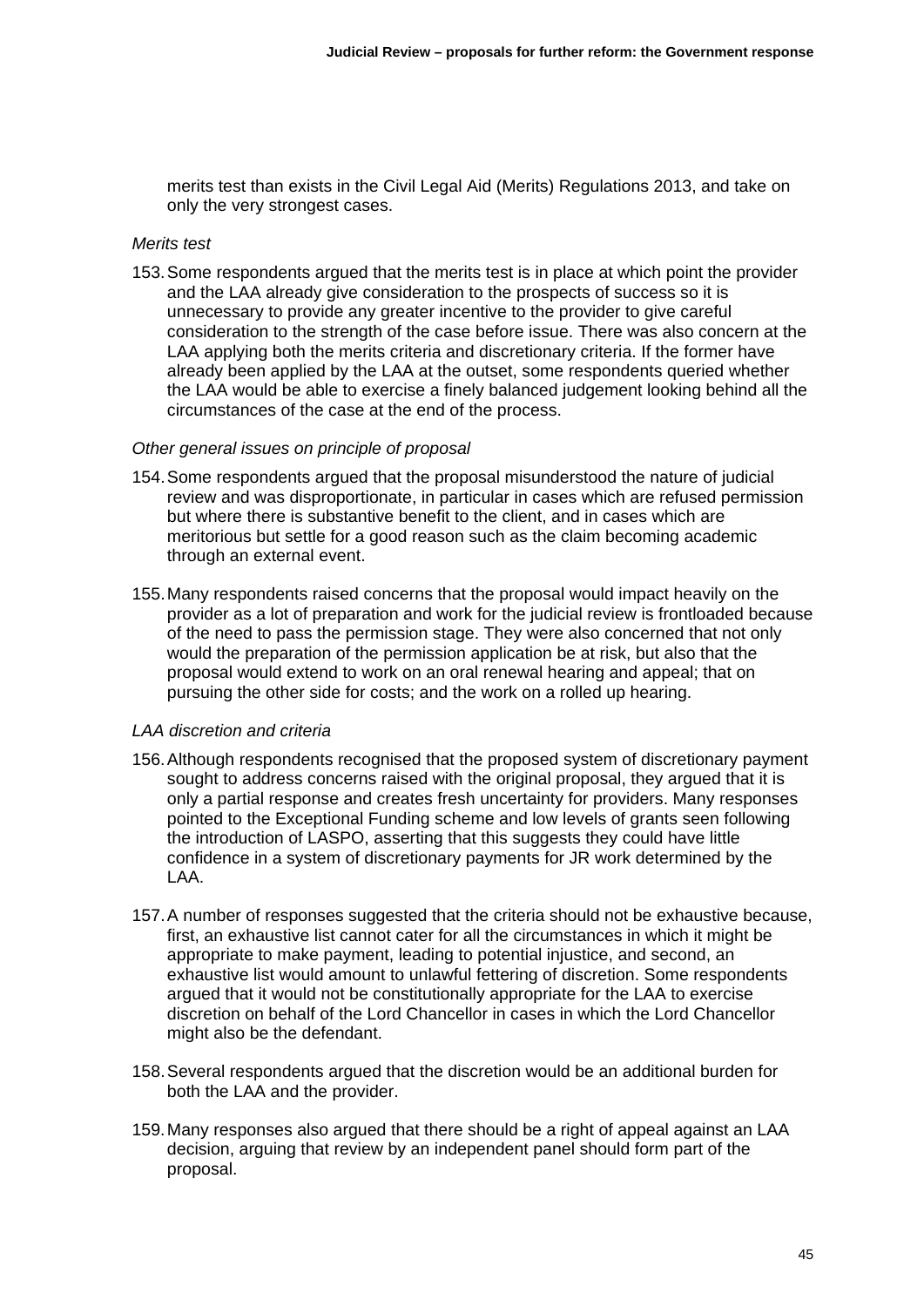- 160. Many responses did not comment in detail on the proposed criteria, although it was suggested by many that they did not in practice differ significantly from the considerations that a court would apply when considering costs, so would offer little extra protection to providers in ensuring that meritorious cases continued to receive payment. In addition, respondents argued, in particular, that:
	- a. The criteria do not take into account that it is the defendant who is in fact in the best position to know the strength of a case, and that the behaviour and conduct of both the claimant and defendant in the proceedings should be taken into account.
	- b. New evidence which materially affects the merits of the case may only come to light following issue (either from the defendant, from the client or from a third party). Respondents argue that the criteria should ensure that providers are not prevented from receiving payment on the basis of information emerging which they could not have known or could not reasonably be expected to know at the time of issue.
	- c. Similarly, the prospects of a case which was assessed as having merit at the outset can diminish in the light of a change of circumstances, a change of law (for example a new Supreme Court decision) or the actions of a third party. A case can become academic for the same reasons. In such cases, where the claim was properly issued (and concluded) by the provider, they ought to be paid.
	- d. It will not be possible in practice for the LAA to determine "the likelihood, considered at the point the settlement is made (or the case is otherwise concluded), of permission having been granted if the application had been considered", and that to do so would be costly and unproductive. They argued that the criteria would involve an element of "crystal ball gazing" for the LAA.
	- e. Where the defendant settles "without admission of liability", it was difficult for providers to demonstrate the true motivation of public bodies and it would be difficult for the LAA to look behind the stated reasons to make proper assessments of why a case settled.
	- f. Defendants routinely argue that their reason for reaching a particular decision is unrelated to the claimant's grounds of claim. Giving weight to the defendant's reasons or alleged motivation for settling will further encourage them to say they settled on a pragmatic basis rather than admit the claim had genuine merit. It was unjust that this should have an impact on whether the provider is then paid.
	- g. A defendant resisting a costs order might want to say that they have compromised the claim for pragmatic reasons and that they ought not to pay costs. However, such claims are treated with great scepticism by the courts and the question generally applied is whether the client has achieved success (*R (Bahta) v SSHD* [2011] EWCA Civ 895).

## *Wider impacts*

161. In terms of wider impacts some respondents were concerned that the proposal would lead to costs beyond those set out in the impact assessment, in particular for public bodies and the courts resulting in satellite costs litigation where costs are not agreed, an increase in litigants in person, and additional oral renewal hearings. They argued that the projected savings to the legal aid fund compared to potential costs and administrative burdens (both to the LAA and wider system costs) did not justify the proposal.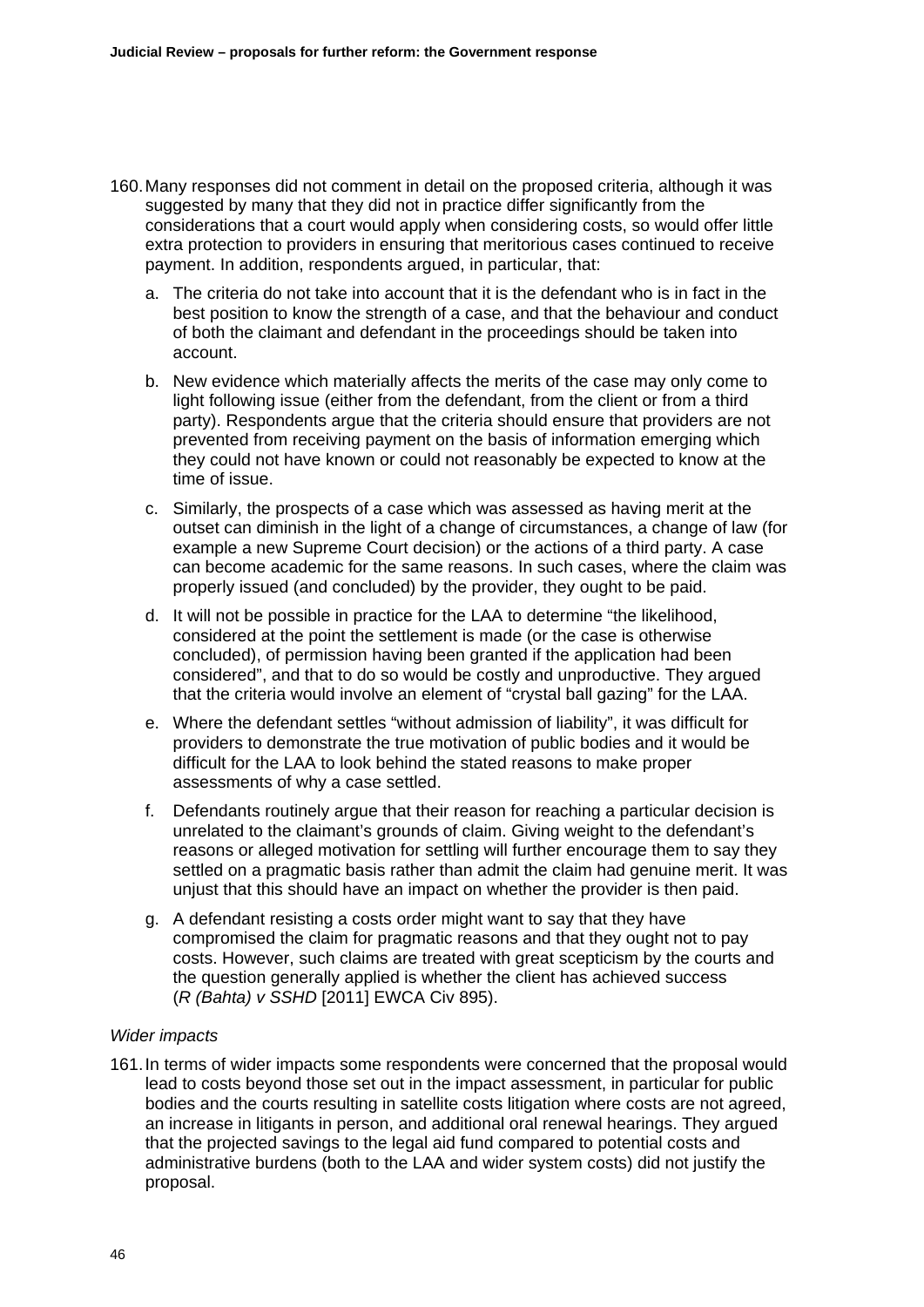- 162. Some respondents argued that the proposal would impact in particular on BAME providers and vulnerable clients (young people, the disabled) whose cases entail the greatest risk for providers. They argued that often judicial review is the only means available to vulnerable people to challenge decisions or failures of public bodies and they were concerned about the particular impact on disabled people and their ability to access justice.
- 163. Some respondents raised that implementation of the procedural defects proposal in the consultation paper would increase the amount of work undertaken at risk and therefore add to the uncertainty in taking on a case.

## *Alternative proposals*

- 164. Some respondents argued that payment should be made available in certain cases refused permission by the Judge and in all cases which issue but conclude prior to a court decision (for whatever reason).
- 165. Some respondents, and in particular the Judicial Executive Board (JEB), argued that payment should only be withheld in cases certified by the court as "totally without merit". The JEB also proposed that the judiciary should have a discretion to allow legal aid rates to be paid for cases where permission is refused but it was reasonable for permission to have been sought.

## **Government response**

## *Market sustainability and access to justice*

- 166. It is difficult to assess the extent to which providers would, in practice, refuse to take on judicial review cases in future. A number of respondents argued that they would not be able to continue acting in JR cases if the proposal were taken forward. The potential impact turns on the level of risk and uncertainty that providers would face (or perceive they would face) of not receiving payment for meritorious cases. Similar arguments have been made in respect of other reforms to civil legal aid scope and remuneration. Despite this significant numbers of providers have to date remained in the civil area.
- 167. In order to carry out legally-aided judicial review work, a provider must hold a public law contract or a contract in the underlying area of law. The number of providers holding a public law contract pre 2010 was 43 and following contract tender in 2010 there were 103 providers offered contracts and 82 held contracts by February 2011.<sup>[16](#page-3-0)</sup> This would suggest that in recent history there has been a strong willingness amongst providers to undertake public law contract work. Since February 2011 there has been little change in the number of providers (80 providers at January 2014) with public law contracts since despite recent fee changes. While it is still early to assess the impact of this fee cut, it does suggest that there remains a willingness amongst providers to undertake public law work at current levels of remuneration (despite previous predictions that providers would leave the market).
- 168. In relation to arguments that providers would in practice be inclined to operate a threshold of more than 50% prospects of success in order to minimise their risk, providers will still receive payment for their pre-proceedings work which will assist

1

<span id="page-3-0"></span> $16$  The figures relate to firms rather than schedule offices.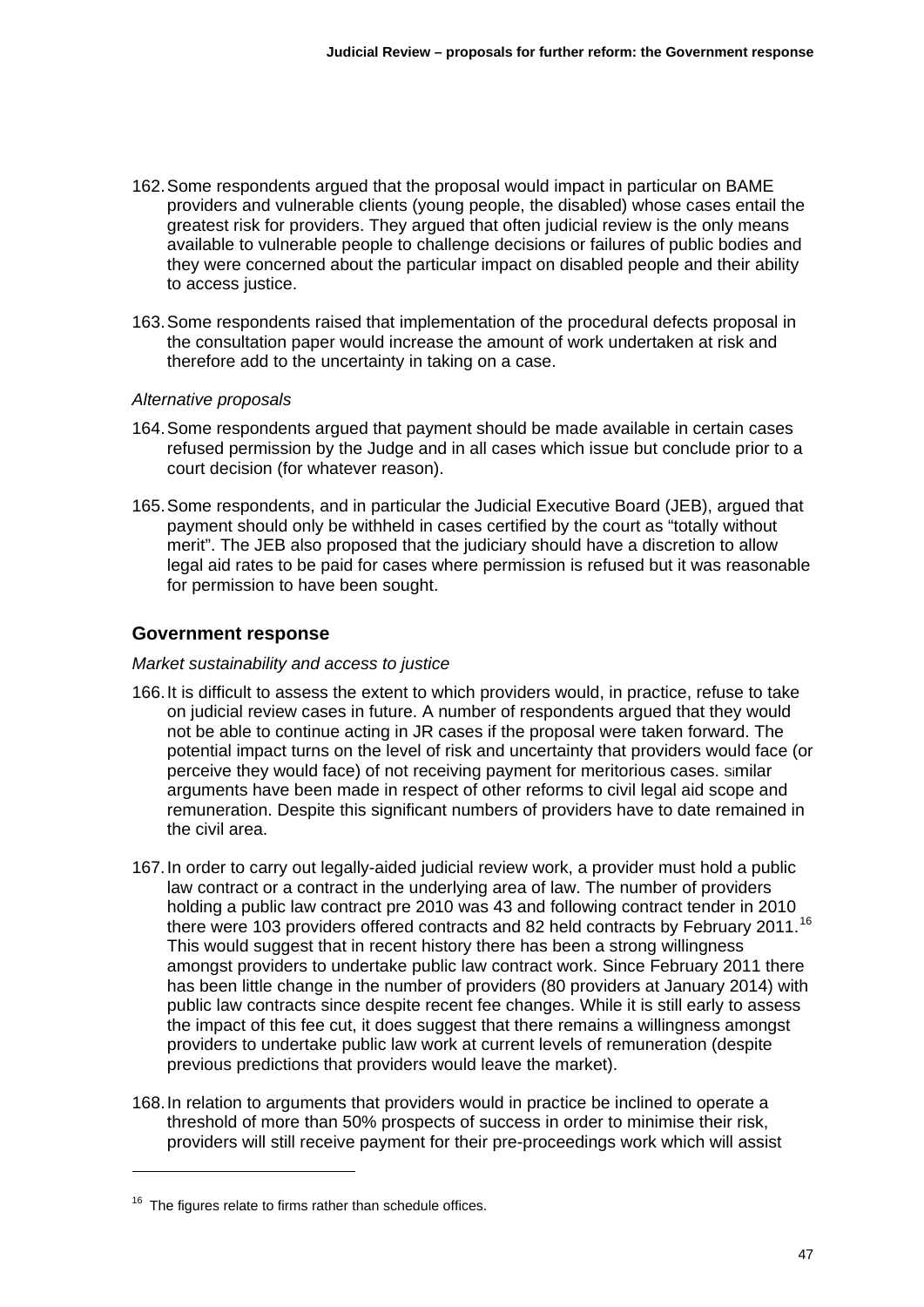them in robustly considering the merits of the case prior to issue. Having carried out that consideration, we would expect providers generally to proceed to issue a claim which they and the LAA had properly assessed as having prospects of success of 50% or more, in accordance with the merits test. The Government's decision to modify the criteria following consultation (see below) also lessens the risk the provider is expected to take at the point of issue.

169. We do not therefore accept that providers will leave the market or there will insufficient numbers of providers as a result of our proposal, leading in turn to a denial of access to justice. We consider that it is likely that there will remain sufficient providers who will undertake judicial review work, taking on cases which they consider to be of merit. It is proper that they scrutinise claims carefully before applying to the LAA for funding, and in a case where the LAA and the provider agree that the case is meritorious the client will still be represented (albeit that the provider will act at risk up to the point of a permission decision). In a meritorious case the provider will still be paid, either through costs from the defendant at *inter partes* rates, or at legal aid rates because either the case is granted permission or concludes prior to permission and LAA exercises its discretion in the provider's favour. Taking into account respondent's points we have modified the discretionary criteria in a number of respects (see below), which will also serve to mitigate some of the concerns raised by providers and lessen the degree to which they are expected to act at risk. For these reasons we do not accept that the proposal gives rise to a chilling effect on access to justice or is unlawful.

#### *Merits test*

- 170. We consider that legal aid should be directed at cases where it is needed most and taxpayers should not be expected to fund unmeritorious cases. We continue to believe that it is appropriate to introduce a degree of risk based on whether or not a claim passes the permission threshold. We note that payment will not depend on the ultimate success of a claim but on whether the issues raised reach the permission threshold, which is a lower test.
- 171. The LAA merits assessment requires a case to have at least 50% prospects of success. A significant number of cases pass the merits test but fail the permission threshold. Therefore we consider it is appropriate to introduce further controls in these cases. Although the LAA will assess the case at the outset, the agency is necessarily guided by the provider's assessment on the information provided. Consultees stated that the LAA can and do challenge that assessment, but ultimately the LAA will be dependent in large part on the information provided at the point of issue by the provider. So it is important that the provider is incentivised to do all they can to consider the prospects of success thoroughly.

## *Other general issues on the principle of the proposal*

- 172. We do not agree that the proposal should not place rolled up hearings at risk. We consider that this could incentivise their use where they are not warranted and, were more hearings ordered, could undermine the permission filter. We also consider that it would have the effect of putting a provider who failed at a rolled-up hearing (which takes more time for all parties and the court) in a better position than a provider who had lost at the permission stage in the ordinary way.
- 173. Although we have listened to the points made, we continue to consider that providers should generally only be paid for work carried out on an application for permission if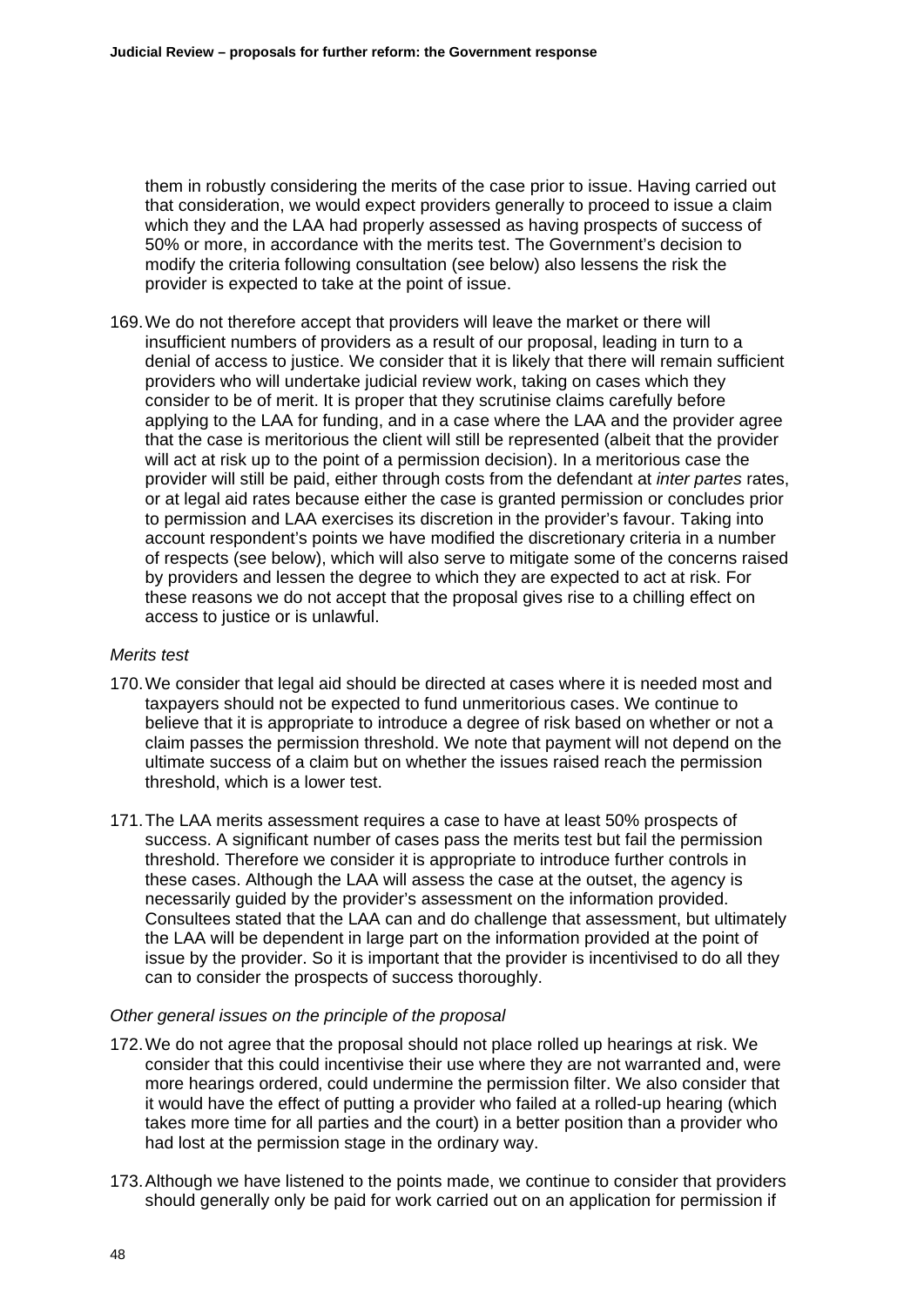permission is granted by the court. However, we also consider that a discretion should be introduced permitting the Legal Aid Agency (LAA) to pay providers in certain cases which conclude prior to a permission decision. In light of the views of respondents we have adjusted the factors that the LAA will take into account in those cases in order to strike an appropriate balance between disincentivising weak cases and paying providers in cases which were properly issued but concluded prior to permission for reasons beyond the provider's control.

## *LAA discretion and factors*

- 174. We do not accept the criticisms made of the exceptional funding scheme or that it would be inappropriate for the LAA to operate this discretion on behalf of the Lord Chancellor, including where the MoJ or one its agencies is the defendant in the case. Remuneration decisions are made at present by the LAA in such cases, including elements of discretionary decision-making. The decision would be made on ordinary public law grounds, under which it would not be relevant to take into account that the defendant to the case was the Lord Chancellor. Were an unlawful decision to be made on such a basis, it would ultimately be subject to judicial review.
- 175. We have carefully considered and taken into account arguments raised by respondents regarding the proposed criteria against which applications for discretionary payment would be assessed.
- 176. We agree that the list of criteria should be non-exhaustive in order to take into account the range of circumstances in which a judicial review may conclude prior to permission. In operating the discretionary payment system, the LAA will therefore be required to consider whether it is reasonable to pay the provider, taking into account in particular the factors<sup>[17](#page-5-0)</sup> outlined below. When considering cases, the LAA will look at the facts of each individual case. We also recognise a number of specific points made by respondents regarding the proposed factors. Taking these into account, we intend that the final factors<sup>[18](#page-5-1)</sup> will be as follows:

## **i) The reason for the provider not obtaining a costs order or agreement (whether in full or in part) in favour of the legally aided party.**

177. In accordance with the terms of their contract with the Lord Chancellor, providers are required to endeavour where possible to obtain and pursue a client's costs order or costs agreement, as they would do if acting for a privately paying client.<sup>[19](#page-5-2)</sup> The LAA will therefore closely scrutinise the reasons why costs were not obtained. In the consultation this criterion also referred specifically to the conduct of the claimant both at the pre-action stage and in the proceedings. A number of respondents argued that the conduct of the defendant should also be considered by the LAA in exercising the discretion. We agree that the conduct of both parties should be taken into account. Given that the parties' conduct would be relevant to whether costs were awarded or

1

<span id="page-5-0"></span>Some respondents pointed out that the discretion will be based on factors to be taken into account rather than criteria. We have adjusted the language accordingly.

<span id="page-5-1"></span> $18$  In light of responses we have developed the language of some of the criteria (e.g. criterion (i) on costs no longer refers to seeking a costs order as we consider that is included in the reasons for not obtaining such an order). Consultation criteria (ii) and (iii) have been combined and reference to "redress or benefit" removed as otiose. These changes are not intended to change the meaning. Precise language will depend<br>on the final drafting of the regulations.

<span id="page-5-2"></span> $19$  2013 Standard Civil Contract, paragraph 6.58.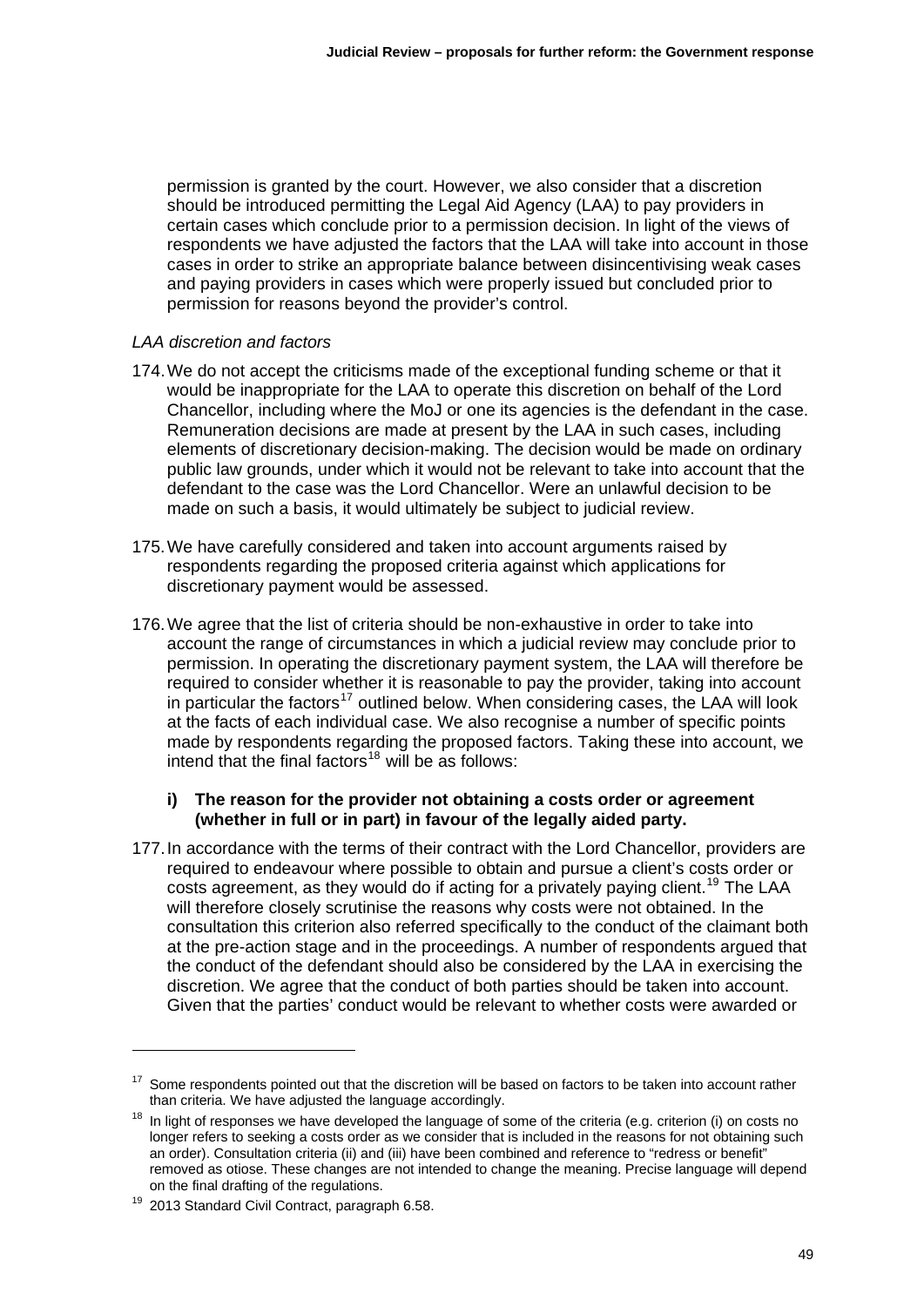agreed, we intend that in applying this factor the LAA should take that conduct into account, but that it need not be stated expressly.

## **ii) the extent to which, and reason why, the legally aided party obtained the remedy they had been seeking in the proceedings (or failed to do so).**

- 178. When considering cases against this factor, the LAA will take into account whether and to what degree the remedy which was in fact sought by the claimant was obtained. Where a case concludes prior to permission and the claimant receives the remedy sought in full, this will be a significant indicator that the claim was a good one (even if ultimately it was not possible to obtain costs).
- 179. The LAA will also consider the reasons why any remedy was obtained, or not. This was a separate criterion in the consultation, about which many respondents raised concerns. It was suggested in particular that this would mean that where defendants claimed for tactical reasons that the outcome had nothing to do with the claim this would adversely affect the provider's prospect of payment. This was not the intention. Rather, the reason why the remedy was or was not obtained may be relevant is because for example, the claimant may have obtained the remedy but it was demonstrably unrelated to the claim and therefore the provider should not receive payment.
- 180. Conversely, where in certain pre-permission cases there was a third party intervention rendering the claim academic but this factor could operate in the provider's favour (because the reason the remedy was not obtained was related to the intervention) when looked at in the round with the rest of the factors.

## **iii) the strength of the application when it was made (based on the facts which the provider knew or reasonably ought to have known, and on the state of the law at that time).**

- 181. When considering cases against this factor, the LAA will take into account whether the application was genuinely meritorious at the time the application was made, based on the law and the facts as the provider knew or ought reasonably to have known them. The relevance of facts which come to light after issue will depend on whether the provider could reasonably have ascertained them at that time. We recognise concerns raised by respondents that information may only come to light following issue of an application, and that (where a case is withdrawn prior to permission) providers should not be denied payment if such information materially alters the prospects of success in a way that they could not have foreseen at the time of application. The LAA will therefore consider whether the provider knew (or ought reasonably to have known) information which affects the prospects of success. Where it transpires that there were facts that the provider could reasonably have ascertained at the point of issue, but did not do so, and those facts materially weaken the case, then this would tend against payment. This factor would allow the LAA to take into account the circumstances of that application, for example where it was genuinely urgent.
- 182. In relation to other points made about the review process we intend to introduce an internal review process in line with that proposed in the consultation. Providers will need to request that the LAA makes payment under the factors, providing evidence in support of their claim. The initial consideration of the claim will be taken by the LAA. If the provider is not satisfied with the LAA's decision they will have the opportunity for an internal review by the LAA. Ultimately challenge by way of judicial review will also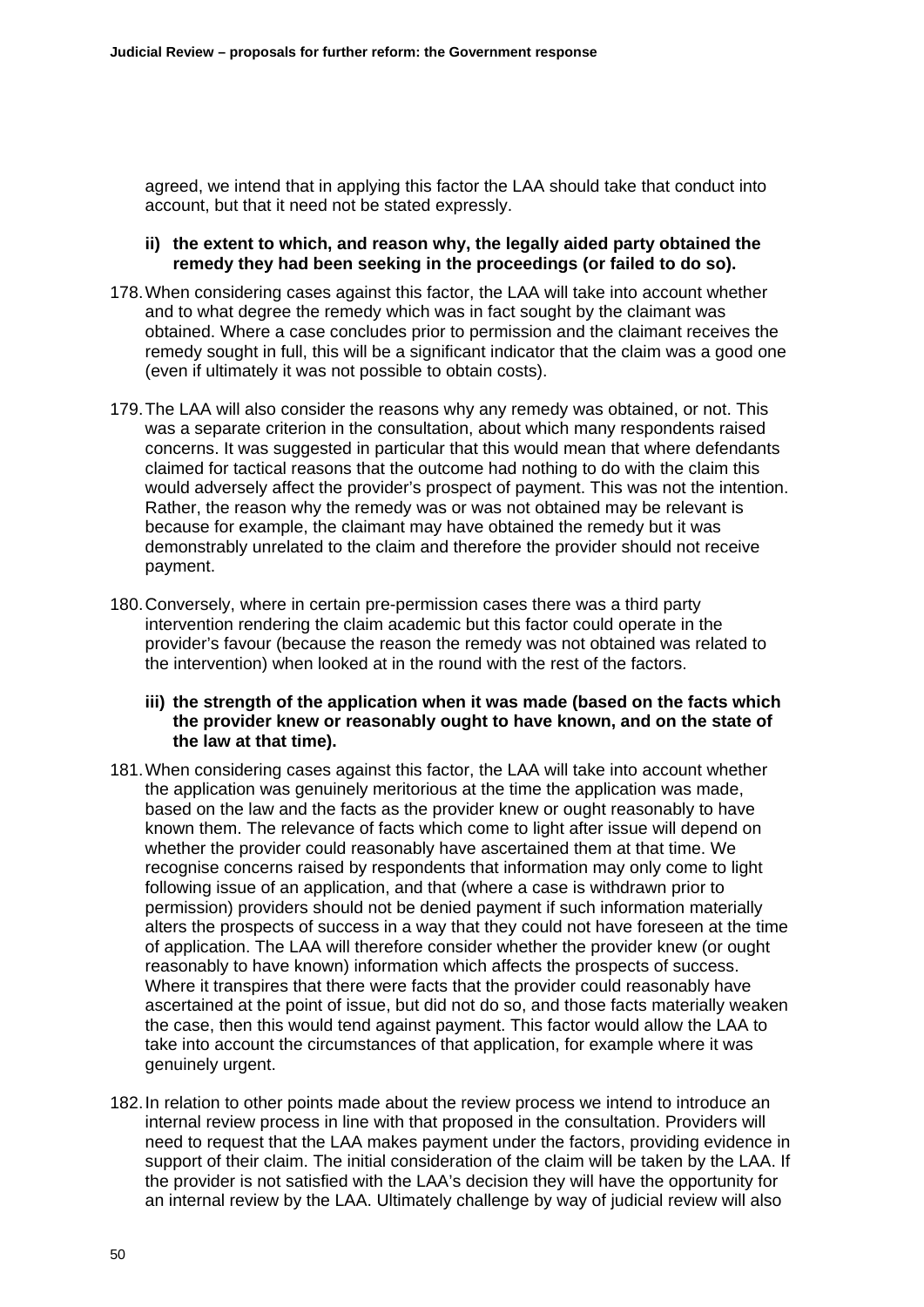be available to the provider. The discretionary payment process will be prior and separate to existing costs assessments.

#### *Wider impacts*

183. We have taken into account the points raised by respondents in the Impact Assessment and the Equalities Statement.<sup>[20](#page-7-0)</sup> We do not accept that the arguments made in respect of the combined effect of this change and the procedural defects proposal. Although that proposal may involve more work in preparing for permission, it is likely to apply to only small number of legally aided cases in which an alleged procedural defect is the only ground. The test for refusal of permission in such a case will remain a high one, and therefore we do not consider it is necessary to make an exception for such cases.

## *Alternative proposals*

- 184. We have considered but do not intend to pursue the alternative proposals suggested. We recognise that there will be certain cases which conclude before a permission decision is made and as a result the LAA will have a discretion to permit payment in cases which are meritorious. We do not propose to apply the discretion to all cases in which permission is refused because those cases will have been subject to a court decision that they should not proceed any further and we consider that it is legitimate not to pay for cases which fail that threshold. We consider that restricting the principle of proceeding at risk to cases certified as "totally without merit" would certainly capture some cases which ought not to have been brought, but will not extend to all weak cases and therefore will not necessarily incentivise providers sufficiently to consider the strength of the claim before issuing.
- 185. In relation to the alternative suggested by the Judicial Executive Board and others, we consider that the judiciary has an important role to play in weeding out cases which are not meritorious which has been evidenced by the number of legally aided cases not granted permission (751 in 2012–13). However a similar system of judicial discretion previously existed in immigration and asylum upper tribunal appeals where legal aid for the application for reconsideration of a ruling of the Asylum and Immigration Tribunal (AIT) and the reconsideration hearing was awarded at the end of the process. The aim of the scheme was that it would reduce the number of weak challenges to AIT decisions reaching the Administrative Court. However, costs orders were made almost as a matter of routine and the scheme therefore failed to transfer any financial risk to the provider. We therefore do not propose to introduce a similar scheme in this context as we are not persuaded that it would achieve the intended aim.

# **Conclusion**

1

186. The Government continues to believe that limited legal aid resources should be properly targeted at those judicial review cases where they are needed most, if the legal aid system is to command public confidence and credibility. Under our proposal the provider would still receive payment for meritorious cases through one of three routes: i) the case is granted permission (and therefore will be guaranteed payment at either legal aid or *inter-partes* rates); ii) if a case does not proceed to a permission decision, costs are agreed as part of a settlement or through a costs order; iii) if in

<span id="page-7-0"></span><sup>&</sup>lt;sup>20</sup> Available at https://consult.justice.gov.uk/digital-communications/judicial-review